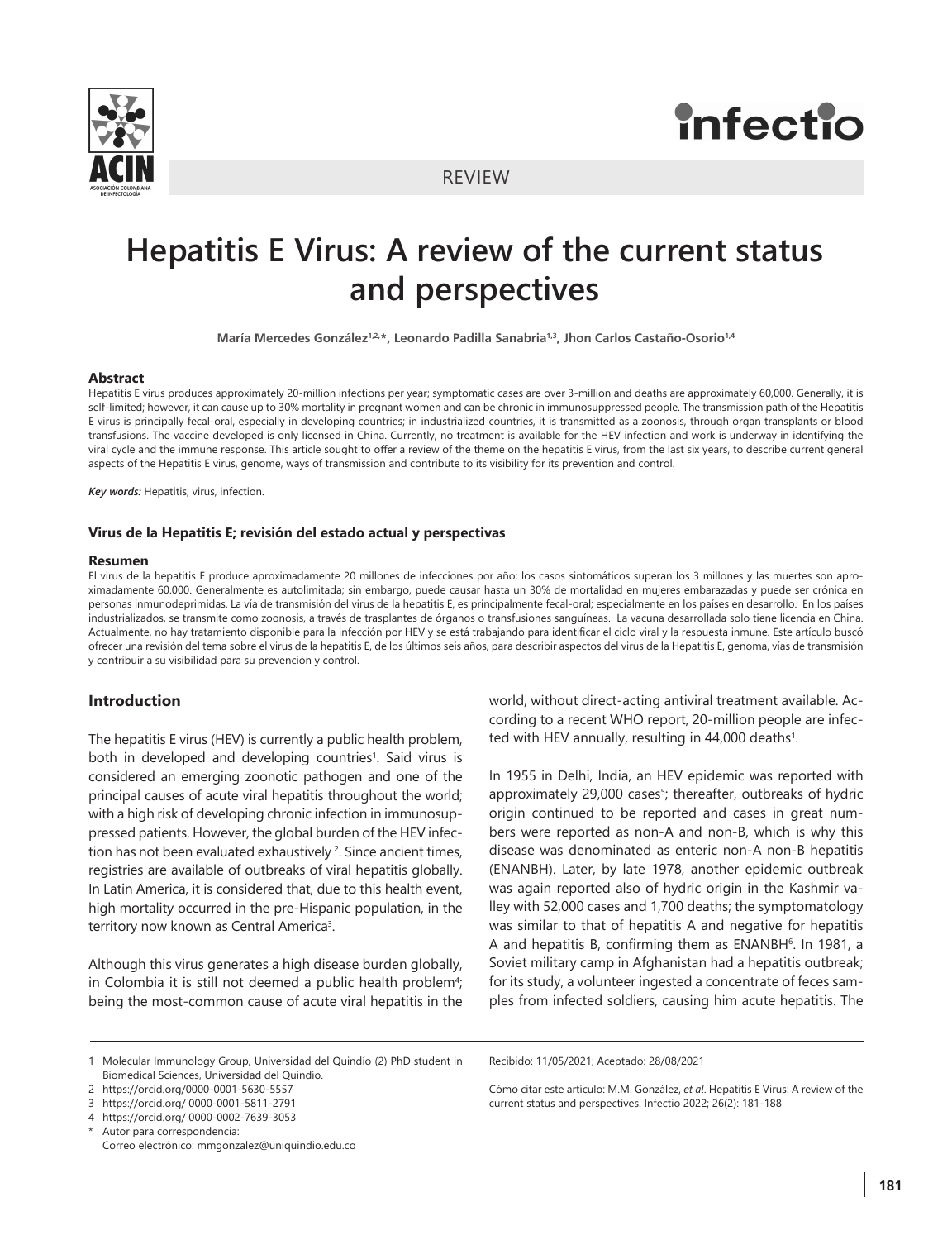REVISTA INFECTIO

serum from the volunteer was negative for the hepatitis A virus (HAV) and hepatitis B virus (HBV), which suggested a new pathogen responsible for this infection <sup>7</sup>. This article aims to offer a review of the topic on the hepatitis E virus, from the last six years, to describe current general aspects of the hepatitis E virus, its genome, currently identified transmission routes, and thus contribute to its visibility, for its prevention and control.

# **Hepatitis E virus**

The HEV is formed by an icosahedral particle without envelope of about 32 nm; withstands the acidic and alkaline conditions of the intestinal tract, facilitating the fecal-oral transmission path.

The HEV is a positive-strand, class IV RNA virus belonging to the genus Hepevirus, only member of the family Hepeviridae<sup>8</sup>.

This family is made up of the genera: Orthohepevirus that infects terrestrial vertebrates and Piscihepevirus, which infects fish. The Orthohepevirus is comprised of four species,  $A - D$ , with different host types. The genus Orthohepevirus *A* has the HEV variants that infect humans. China, between 1986 and 1988, had a great epidemic affecting 120,000 people and the genotype identified was described as genotype 1, which can be found in Asia, Africa, and South America. In Mexico, during an outbreak between 1986 and 1987, genotype 2 was detected, although it can also be found in Nigeria and Chad. These two genotypes are related and restricted to humans; their transmission is related with deficient sanitation and contaminated water, only in humans<sup>9,10</sup>.

Genotypes 3 and 4 were identified in 1995 and 2003, respectively. The HEV genotype 3 is disseminated globally and is prevalent in industrialized countries. The HEV genotype 4 is limited to east Asia, including Japan, China, and South Korea; its reservoir includes pigs, boars, deer, and rabbits, it circulates among humans, pigs, rabbits, deer, and mongooses; VHE4, identified in humans and pigs<sup>8,9</sup>. In many parts of China, the HEV genotype 4 (HEV-4) has emerged as the most-common genotype that causes acute hepatitis. Recently, it was shown to cause persistent infections in transplant receptors<sup>11,12,13</sup>.

The HEV5 and HEV6 represent strains identified in boars from Japan, where unique nucleotide sequences were found previously designated as HEV of genotype 5 and genotype 6; however, it is important to bear in mind that not all boar HEV isolates belong to genotypes 5 and 6; most of the HEV isolates from boar are classified as genotypes 3 and 4 with zoonotic capacity<sup>14</sup> (Table 1).

In 2014, HEV was reported in camelids and dromedaries from Dubai and then, in 2016, in Bactrian camels from Xinjiang (China); in the genomes of samples obtained from these camels, nucleotide differences were found > 20% compared with the complete HEV genomic sequences available. For this reason, two new genotypes were proposed: HEV-7 for dromedary camel (DcHEV) and HEV-8 for Bactrian camel (BcHEV). A case of chronic HEV-7 infection in a liver transplant receptor, frequent consumer of camel products, indicates the zoonotic potential of these new genotype<sup>15</sup>.

# **Genomic organization**

The HEV has a diameter from 27 to 34 nm and a genome consisting of three open reading frames (ORF). The 5′ nontranslated region (NTR) (27 nucleotides) is covered with a 7-methylguanine and is followed by ORF1, which encodes the non-structural proteins (NS) necessary for replication. The ORF2 encodes the central protein of the viral capsid, while ORF3 partially overlaps ORF1 and encodes a protein like viroporin. This virus' genome hosts a 3′ NTR (65 nucleotides) that ends with una poly (A) tail (Figure 1.) $16,17$ .

| Genotype 1. Sub          | Genotype 2. Sub          | Genotype 3. Sub          | Genotype 4. Sub          | Genotypes 5, 6.          | <b>Genotypes 7.8</b>   |  |  |  |  |  |
|--------------------------|--------------------------|--------------------------|--------------------------|--------------------------|------------------------|--|--|--|--|--|
| genotypes a-e.           | genotypes a, b           | genotypes a, j           | genotypes a, g           |                          |                        |  |  |  |  |  |
| Identified between 1986  | Identified between       | Identified in 1995.      | Identified in 2003       | Identified in 2013       | In 2014, reported      |  |  |  |  |  |
| and 1988                 | 1986 and 1987            |                          |                          |                          | camelid and dromedary  |  |  |  |  |  |
|                          |                          |                          |                          |                          | in 2016                |  |  |  |  |  |
| Isolated from sample of  | Isolated from sample of  | Isolated from sample of  | Isolated from sample     | Isolated from wild boar  | Isolated from camels   |  |  |  |  |  |
| human origin. is found   | human origin.            | human serum origin       | of human and animal      | samples in Japan         | in the Middle East and |  |  |  |  |  |
| in developing countries  | Identified during a      |                          | origin                   |                          | Chinese                |  |  |  |  |  |
| in Asia and Africa.      | hepatitis E outbreak in  |                          |                          |                          |                        |  |  |  |  |  |
|                          | Mexico.                  |                          |                          |                          |                        |  |  |  |  |  |
| Natural host: restricted | Natural host: restricted | Hostesses: human, pig,   | Hostesses: human, pig,   | Natural host: wild boars | Natural host: camels   |  |  |  |  |  |
| to humans                | to humans                | wild boar, deer          | wild boar, deer          | thus far                 | in the Middle East and |  |  |  |  |  |
|                          |                          |                          |                          |                          | Chinese                |  |  |  |  |  |
| It is transmitted from   | It is transmitted from   | Zoonotic transmission    | Zoonotic transmission    | Strains obtained from    | Zoonotic transmission  |  |  |  |  |  |
| human to human by        | human to human by        | route (consumption of    | route (consumption of    | wild boars in Japan      | route consumption of   |  |  |  |  |  |
| contaminated water.      | contaminated water.      | poorly cooked meats).    | poorly cooked meats).    |                          | meat and milk. Organ   |  |  |  |  |  |
| Fecal-oral route         | Fecal-oral route         | organ transplantation    | organ transplantation    |                          | transplant.            |  |  |  |  |  |
|                          |                          | and blood transfusions   | and blood transfusions   |                          |                        |  |  |  |  |  |
| Predominant in the       | Predominant in the       | Predominant in           | Predominant in           | Recently identified in   | Detected in            |  |  |  |  |  |
| developing countries     | developing countries     | industrialized countries | industrialized countries | Japan                    | United Arab Emirates   |  |  |  |  |  |

# **Table 1.** Genotypes of the hepatitis virus, hosts, and transmission paths.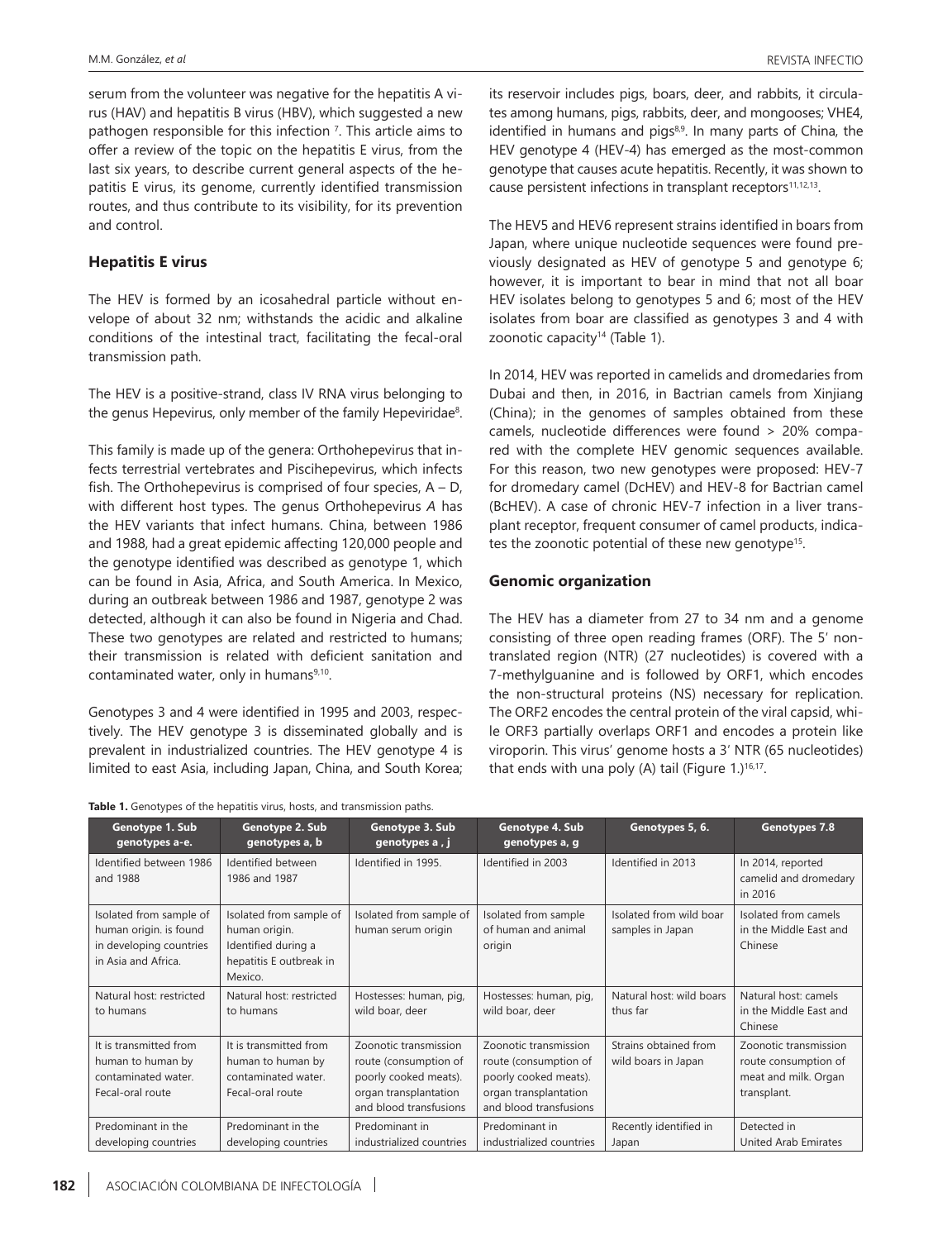

Figure 1. Genomic structure of the hepatitis E virus. (Modified from Nimgaonkar et al., 2018<sup>6</sup>

Hepatitis E virus (HEV) is a positive polarity single stranded RNA of approximately 7.2kb; with consisting of three open reading frames: ORF1, ORF2 ORF3; once it has entered the cell and the viral capsid is eliminated, it is translated by the host's ribosomes in order to produce the poly protein ORF1, which forms the non-structural region of the virus and allows its replication. Only in HEV genotype 1 is it associated with ORF1 ORF4, which is believed to enhance the activity of RdRp, which is a non-structural protein that is part of ORF1, when translated into a protein. This is initially transcribed to a negative polarity strand as a template for the production of new virions and also transcribes into a shorter subgenomic ARN that contains ORF2 and ORF3. ORF2 is translated into capsid protein (pORF2) and ORF3 protein (pORF3), a viroporin, which is required for virion exit<sup>17</sup>.

These reading frames have different sizes and functions; ORF1 is the largest viral gene, encodes for a non-structural polyprotein of 1,690 amino acids that permit viral replication of the genome. It encodes the non-structural proteins of the virus, including the RNA-dependent RNA polymerase (RdRp), RNA helicase, and methyltransferase, it contains other domains with little characterization, such as the "X" domain and the "Y" domain, the hypervariable region (HVR) and a cysteine protease like papain (PCP)<sup>6</sup>.

The ORF2 encodes the preORF2 structural subunit and corresponds to the viral capsid protein, being the virion's main structural component; this protein is highly immunogenic. The production of the currently available vaccine has focused on this protein and uses the ORF2 gene from a genotype 1 strain<sup>18</sup>. The ORF2 has 1,983 nucleotides, starts at nucleotide 37 downstream of the ORF1 stop Codon and overlaps on the nucleotides of ORF319. Recently, it was demonstrated that the HEV produces three different forms of ORF2: the first form is described as ORF2i, component of infectious particles; the second is secreted ORF2g (ORF2 glycosylated); and the third is ORF2c (ORF2 split off) that is not associated with infectious particles but found as antigen in serum of infected patients<sup>20</sup>.

The ORF3 is the smallest of the entire genome, with functions yet unknown; it is translated from a sub-genomic RNA that makes up a protein of approximately 115 amino acids. It has been found in viral particles present in serum from patients and in cell cultures; it is necessary for the release of the viral particles<sup>21,17</sup>.

The ORF4 was recently identified as a new reading frame that is fully embedded within ORF1, exclusively in genotype-1 strains. The transitory expression of ORF4 produces a protein of molecular weight of 20 kDa; this ORF4 protein interacts with the RdRp, helicase and X viral proteins, stimulating viral RdRp activity and reinforcing viral replication<sup>22,19</sup>.

The HEV was denominated "quasi-enveloped" in 2016, found in enveloped and not enveloped forms. It is eliminated in feces as a non-enveloped virus, but HEV taken to cell culture has a lipid cover. This form of appearing "quasi-enveloped" with lipid cover, in the blood circulation, confers it protection against neutralizing antibodies against the ORF2 protein (capsid protein) and the ORF3 protein, which allows it to evade the humoral immune response<sup>6</sup>. Although both viral forms are infectious, the non-enveloped virus is 10 times more infectious than the quasi-enveloped form<sup>16</sup>.

## **HEV replication**

Systems to cultivate HEV *in vitro* have been developed only recently, and the viral replication mechanism continues being hypothetical. Analysis of the genome has been performed and, through analogies with other known viruses, the HEV replication cycle has been proposed<sup>23</sup>.

On the HEV's mechanism of entry to the cell, little is known and the receptor is still unknown, but it has been shown that host factors are involved in the entry into the cell of naked HEVs, such as heparan sulfate proteoglycan, which participate in the cellular binding of many enveloped and not enveloped viruses and, in this case, to human hepatoma cells; GRP78, also known as binding immunoglobulin protein (BiP) molecular chaperone in the endoplasmic reticulum also involved in the entry of the virus into the cell. Asialoglycoprotein (ASGP) are galactose receptors found principally on the surface of hepatocytes and ATP5B (5β subunit of ATP synthase) that, although it is a mitochondrial protein, a fraction is expressed on the cell surface and is implicated in viral infections <sup>24</sup>. Binding to the cell surface and entry to the host cell are the initial and basic moments in the cycle of viral infection. The expression of specific membrane components that allow viral attachment to susceptible host cells is determined by viral tropism in the target cell<sup>25</sup>.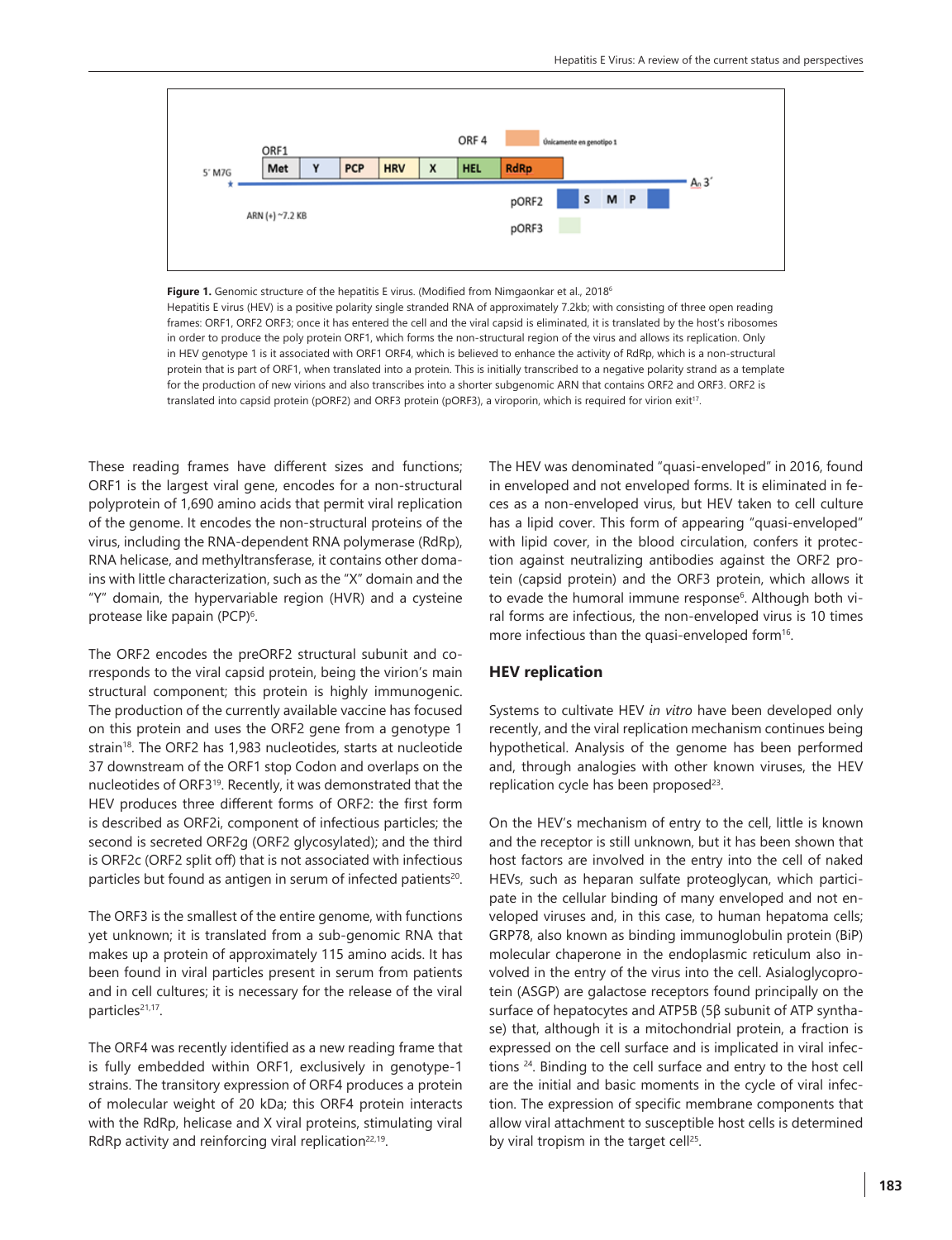The hepatitis E virus can present itself as a non-enveloped virus, where the capsid cover interacts with the surrounding environment, or as a quasi-enveloped virus (eHEV), where the capsid is coated with an exosome membrane; both forms are infectious, however, it is considered that the non-enveloped virus is a much more infectious form than the quasienveloped presentation<sup>26</sup>.

The HEV and eHEV use different mechanisms to enter the cell. The entry of eHEV is believed to depend on the degradation of its membrane in the lysosome<sup>27</sup>.

For eHEV, the virus enters the cell through clathrin-dependent and dynamin-dependent receptor-mediated endocytosis, a GTPase that mediates membrane fission during endocytosis and enables degradation of lysosomes coat lipids<sup>6,28</sup>. After endocytosis, the viral genome is released in the cytoplasm and the positive sense HEV RNA is translated by host factors into the ORF1 polyprotein from ORF1, which contains the RNA-dependent RNA polymerase (RdRp); the RdRp then transcribes full-length negative sense complementary viral RNA, which serves as a template for full transcription of positive sense RNA and a 2.2-kb subgenomic RNA<sup>29</sup>. When this sub genomic RNA is translated, the ORF2 and ORF3 proteins are produced. Thereafter, upon continuing, the cycle produces the viral assembly and the release of the new virions. During this process, the HEV virion can be released as a "quasienveloped" virion (eHEV) in exosome membranes toward the blood stream or pass with its lipid cover through the bile duct, where it degrades and is released in its "naked" form in the stool. When the released eHEV enters the blood stream, its quasi-enveloped form protects it neutralizing antibodies against pORF2 and pORF3 (Figure 2).

## **Extrahepatic replication**

The target cell of HEV par excellence is the hepatocyte; however, extrahepatic replication of the virus has been demonstrated. Among the extrahepatic manifestations associated with the infection due to HEV, there are neurological manifestations, like the Guillain-Barré syndrome, neuralgic amyotrophy, encephalitis, myelitis, myositis, vestibular neuritis, peripheral neuropathy, Bell's palsy and multiple mononeuritis, aplastic anemia, acute thyroiditis glomerulonephritis at the renal level, manifesting as proliferative membranous glomerulonephritis and cryoglobulinemia; anemia and acu-



#### **Figure 2.** Schematic representation of the HEV replication.

The non-enveloped virus has a more efficient replication and a mechanism of entry to the cell different from that of the enveloped virus<sup>6</sup>; for the quasi-enveloped virus, the replication cycle is described in the following manner: 1: the cycle starts with entry of the viral particle onto the cell through endocytosis by using a clathrin- and dynamin-dependent receptor; upon entering the cell, the lipid cover is degraded by lysosomes and leaves mRNA exposed, the polyprotein ORF1 (pORF1) is translated into a single RNA of positive polarity and then transcribed into an RNA of negative polarity with its full length; 2: negative-polarity RNA allows positive-polarity RNA to be transcribed to generate virions and a subgenomic, shorter RNA containing the capsid protein ORF2 (pORF2) and the protein ORF3 (pORF3) a viroporin essential for viral release. 3. Subsequently, there is the assembly of the capsid and covering of the virion with the lipid membrane (possibly derived from the trans-Golgi network bound for the cell surface). 4: viruses are released and take two routes, one goes into the bloodstream as eHEV, where the envelope protects it from being neutralized by antibodies to pORF2 and pORF3, it is also considered that this form is less efficient to infect the cell; the other route is to enter the bile duct, where the lipid envelope is degraded and released in the feces.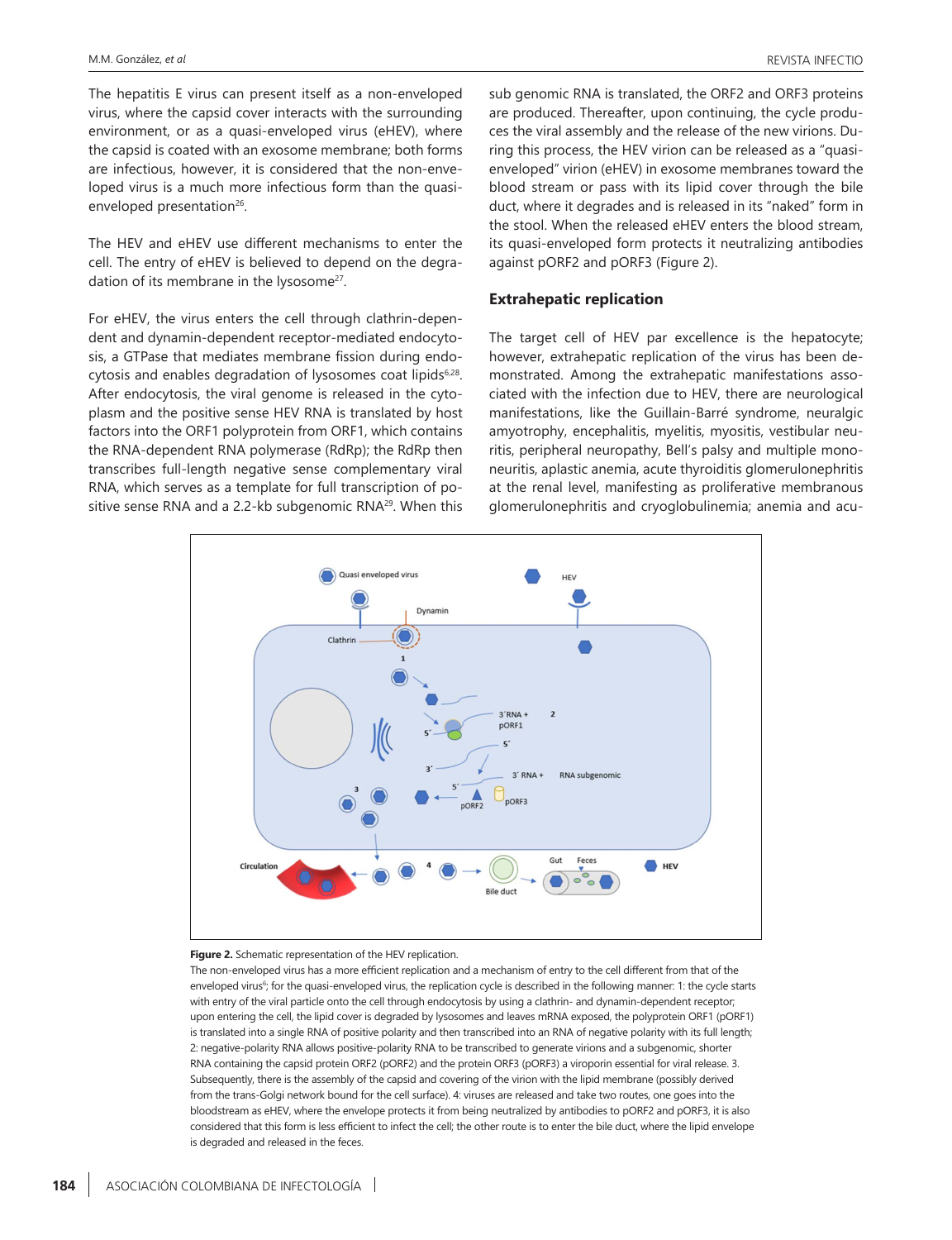te pancreatitis; however, the pathogenesis of these events is unknown and further studies are necessary to permit defining these associations<sup>30</sup>.

## **Clinical aspects of the hepatitis E infection**

Outbreaks of hepatitis E are a serious public health problem in developing countries. The disease causes acute infections, principally in young adults. The mortality rate is approximately 2%; however, it can exceed 20% in pregnant women in some regions of India<sup>31</sup>.

The HEV infection is usually asymptomatic, jaundice occurs in 5% to 30% of infected patients 26. The prodromal phase with its nonspecific symptomatology, which includes fever, nausea, vomits, and anorexia, can last up to one week. Symptoms tend to resolve spontaneously after a few days to a week. However, in the presentation of outbreaks, the mortality rate varies from 0.5% to 4.0%<sup>32</sup>.

Despite starting as an asymptomatic event most of the times, there are reports of progression of the infection to the chronic form with hepatic damage and cirrhosis, especially in immunosuppressed patients, solid organ transplant receptors, carriers of the human immunodeficiency virus (HIV) and people with hematologic malignancies<sup>33</sup>. During gestation, studies have demonstrated that especially during the second and third trimesters, there is greater affectation; the third trimester is the stage during which 30% of maternal mortality occurs. The HEV infection during pregnancy is also associated with high incidence of premature births and vertical transmission, as well as other complications, like disseminated intravascular coagulation<sup>34</sup>.

## **Epidemiological behavior**

Infection due to the hepatitis E virus (HEV) is a cause of viral hepatitis of global distribution; it is hyperendemic in tropical regions, causing outbreaks in these countries, especially after great floods or in refugee camps. It is estimated that the number of symptomatic infections due to HEV in tropical countries is above 3 million per year<sup>35</sup>. The global burden of hepatitis E reports approximately 20-million cases annually of which 3.3-million cases are symptomatic and 60,000 deaths are attributed to HEV genotypes 1 and 2<sup>6</sup>.

The first well-documented hepatitis E epidemic took place in India between 1955 and 1956, affecting 29,000 people. It was determined that the cause was due to the contamination of water sources. The epidemiological patterns vary according to the region where hepatitis E is endemic if compared with those that are not; in endemic areas, epidemics are more frequent. This behavior has been observed in China, India, Asia, the Middle East, and Africa<sup>36</sup>.

It has been found that genotypes 1 and 2 are the principal causes of epidemic acute hepatitis and endemic in developing countries. Under poor hygienic conditions, these genotypes are transmitted among humans via fecal-oral means and via contaminated water. However, in developed countries, genotypes 3 and 4 are of zoonotic origin, with transmission through foods and through contact with the infected animal. It is possible for transmission through blood transfusions and organ transplants<sup>37</sup>. It is a particularly severe disease when it occurs during pregnancy<sup>38</sup> (Table 2).

## **Immune response**

The immune response during acute hepatitis has been studied in both infected volunteers and non-human primates; findings suggest an incubation period of approximately 4 to 6 weeks since the infection until the onset of symptoms. Viremia during infection due to HEV persist for approximately one month after the symptoms appear in healthy individuals; viral RNA in feces has been detected in studies with patients since the first week after the start of the disease up to 28 days later and in serum from the same patients, since the first until the sixth week. Immunoglobulin IgM anti-HEV was detected on the first week after the symptoms appeared and diminished during the following six weeks<sup>46</sup>.

Seroconversion against the hepatitis E virus was demonstrated by a volunteer who ingested a feces mixture contaminated with ENANBH; said volunteer developed antibodies during the early phase of the disease and using his serum it was possible to visualize spherical virus particles of approximately 27 to 30 nm in fecal samples. With these same particles, the same particles were visualized in samples of cases documented in Asia, Africa, and North America, leaving evidence that the HEV in the different regions of the world were related<sup>47</sup>.

The mechanism of HEV immunopathogenesis remains difficult to identify. The innate immune response forms the first line of defense against viral infections, including HEV. The retinoic acid inducible gene I (RIG-I) detects pathogen-associated motif patterns (PAMP) in viral RNA to induce innate antiviral immune responses. It has been shown that the RIG-I path plays an important role during the HEV infection. However, the RNA-HEV motifs recognized by RIG-I are still unknown<sup>48</sup>.

Type I interferon (IFN) is also in the first line of defense and once the cell is infected, the virus genome is recognized by pathogen recognition receptors and induces activation of intracellular signaling cascades. It has been found that some of the genes encoded for HEV have the capacity to interrupt the signaling cascades for antiviral immune responses and do not permit production of cytokines / chemokines. Currently, the HEV evasion mechanisms are being studied<sup>49</sup>.

## **Pathogenesis of hepatitis E**

The hepatitis E virus is an important human pathogen that causes acute and chronic infection. Currently, the replication and pathogenesis mechanisms are not well known<sup>50</sup>.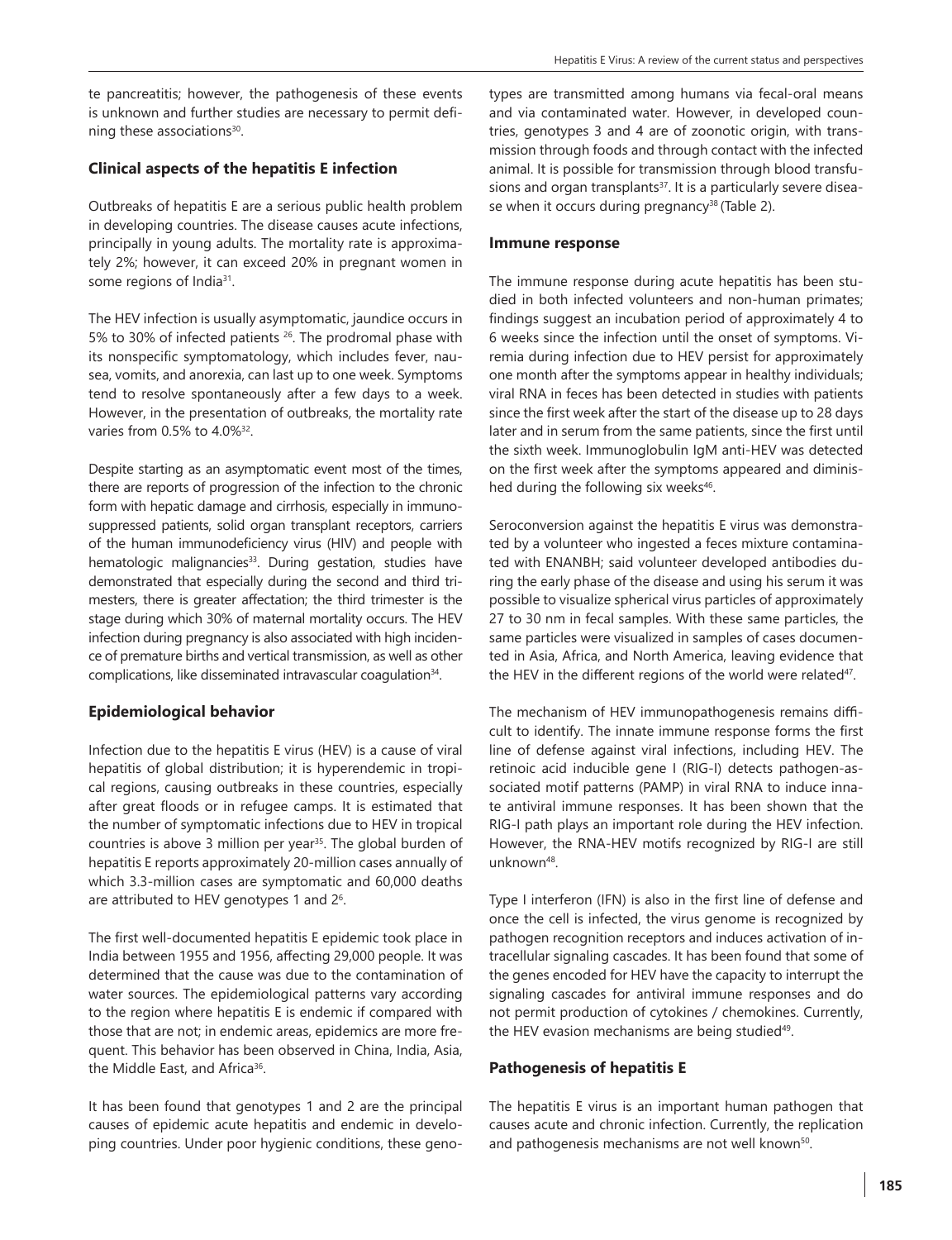**Table 2.** Epidemiological behavior of the hepatitis E virus

| Country             | <b>Date</b>                                                                                                                                       | Genotype                                        | <b>Source of infection</b>                                                                    | <b>Transmission path</b>                                                                                                                                                       | <b>Population at risk</b>                                                                                                                       | <b>Behavior</b>                                                                                                                                                                                                                                                                                                                                |
|---------------------|---------------------------------------------------------------------------------------------------------------------------------------------------|-------------------------------------------------|-----------------------------------------------------------------------------------------------|--------------------------------------------------------------------------------------------------------------------------------------------------------------------------------|-------------------------------------------------------------------------------------------------------------------------------------------------|------------------------------------------------------------------------------------------------------------------------------------------------------------------------------------------------------------------------------------------------------------------------------------------------------------------------------------------------|
| India               | $1955 - 1956$<br>The first well-<br>documented<br>hepatitis E epidemic.                                                                           | 1<br>Asian<br>strains                           | Contamination of<br>water sources.<br>poor hygienic<br>conditions                             | Transmitted between<br>humans fecal-oral path                                                                                                                                  | Humans.<br>Responsible for severe<br>hepatitis in pregnant<br>patients and infants <sup>39</sup>                                                | Are the principal causes of<br>epidemic acute hepatitis<br>and endemic in developing<br>countries.<br>Epidemic China, India, Asia,<br>Oriente Medio y África.<br>Are found exclusively in<br>humans.<br>Considered endemic in some<br>regions of Asia and Africa;<br>was also detected in Cuba<br>and Venezuela. Uruguay<br>autochthonous HEV. |
| Mexico              | 1980s,<br>Outbreak in the<br>where HEV-Gt2 was<br>Identified <sup>40</sup>                                                                        | $\overline{2}$<br>A single<br>Mexican<br>strain | Contamination of<br>water sources.<br>poor hygienic<br>conditions                             |                                                                                                                                                                                | Humans.<br>Responsible for severe<br>hepatitis in pregnant<br>patients and infants                                                              | Are found exclusively in<br>humans.<br>Mexico and Africa                                                                                                                                                                                                                                                                                       |
| <b>USA</b>          | 1997.<br>From the first known<br>case of<br>HEV in an individual<br>who had not recently<br>travelled outside<br>the continental US <sup>41</sup> | $\overline{3}$<br>(HEV US-1)                    | Zoonotic origin, have<br>been found in humans<br>and animals such as<br>pigs, boars, and deer | Transmission through<br>foods and through<br>contact with the<br>infected animal.<br>It is possible for<br>transmission through<br>blood transfusions and<br>organ transplants | older people,<br>immunocompromised<br>individuals, patients<br>with chronic liver<br>diseases, workers<br>contact with HEV-<br>infected animals | Is the most prevalent<br>genotype in Europe.<br>Sporadic cases in<br>industrialized countries.                                                                                                                                                                                                                                                 |
| China               | 1999<br>Human HEV strain<br>obtained from<br>Chinese HEV patients<br>42                                                                           | $\overline{4}$                                  | Zoonotic origin, have<br>been found in humans<br>and animals such as<br>pigs, boars, and deer |                                                                                                                                                                                | older people,<br>immunocompromised<br>individuals, patients<br>with chronic liver<br>diseases, workers<br>contact with HEV-<br>infected animals | Sporadic cases in China,<br>Japan, and Taiwan                                                                                                                                                                                                                                                                                                  |
| Japan               | 2014<br>Japan <sup>43</sup>                                                                                                                       | $5 - 6$                                         | Wild boars                                                                                    | Possibility of zoonotic<br>infection                                                                                                                                           | humans                                                                                                                                          | the pathogenicity,<br>epidemiology, remain<br>unclear                                                                                                                                                                                                                                                                                          |
| Dubai               | 2014, reported<br>dromedary <sup>44</sup>                                                                                                         | $\overline{7}$                                  | Dromedary camel                                                                               | consumption of camel<br>products                                                                                                                                               | humans                                                                                                                                          | unknown                                                                                                                                                                                                                                                                                                                                        |
| Xinjiang<br>(China) | 2016<br>reported Bactrian<br>camels <sup>45</sup>                                                                                                 | 8                                               | <b>Bactrian camel</b>                                                                         | consumption of camel<br>products                                                                                                                                               | humans                                                                                                                                          | epidemiology, zoonotic<br>potential, and pathogenicity<br>of the virus were unknown                                                                                                                                                                                                                                                            |

It is still not clear how through fecal-oral transmission, the virus particles reach the liver. Recent research has indicated that, in primary cultures of intestinal cells, RNA-HEV and ORF2 antigen were detected in the intestinal crypts of a patient with chronic infection. This information suggests that, upon replicating in the intestinal tract, it circulates in quasienveloped form; reaches the liver through blood circulation and there it replicates in hepatocytes, the virus is released and through circulation it returns as a quasi-enveloped virus or without the lipid cover that is eliminated by the bile salts and, thus, is liberated in the feces. Bearing in mind that the HEV does not produce cytopathic effect, liver damage may be due to cytotoxic T lymphocytes and natural killer cells<sup>51</sup>.

In immunocompetent individuals, most infections due to HEV take place asymptomatically; it is unknown how many of those exposed have seroconversion to anti-HEV and how many of those infected do not have clinical signs of HEV infection. Chronic infection due to hepatitis E may, in the long term,

produce acute liver failure in some patients or chronic liver failure in patients with underlying liver disease. Prior studies have demonstrated that infections due to HEV increase the risk of death up to 70% in cases of a previous liver disease. The typical symptomatology of acute liver failure over chronic hepatitis, lead to acute deterioration of liver function with clinical complications, like ascites, hepatic encephalopathy and/or hepatic coagulopathy<sup>52</sup>.

In experimental works, the RNA-HEV has been detected in feces one week before the onset of symptoms and up to two weeks after; in serum of almost all patients, it was possible to detect it two weeks after the start of the disease and continue with positivity from 4 to 16 weeks. In experimental processes, at hepatic level, in experiments, HEV antigens – indicative of viral replication – can be visualized after seven days of infection. The RNA-HEV levels in serum and feces are quite high from the beginning of the infection and fall sharply at the end of it; simultaneously when a high antibody response is given to the vigorous anti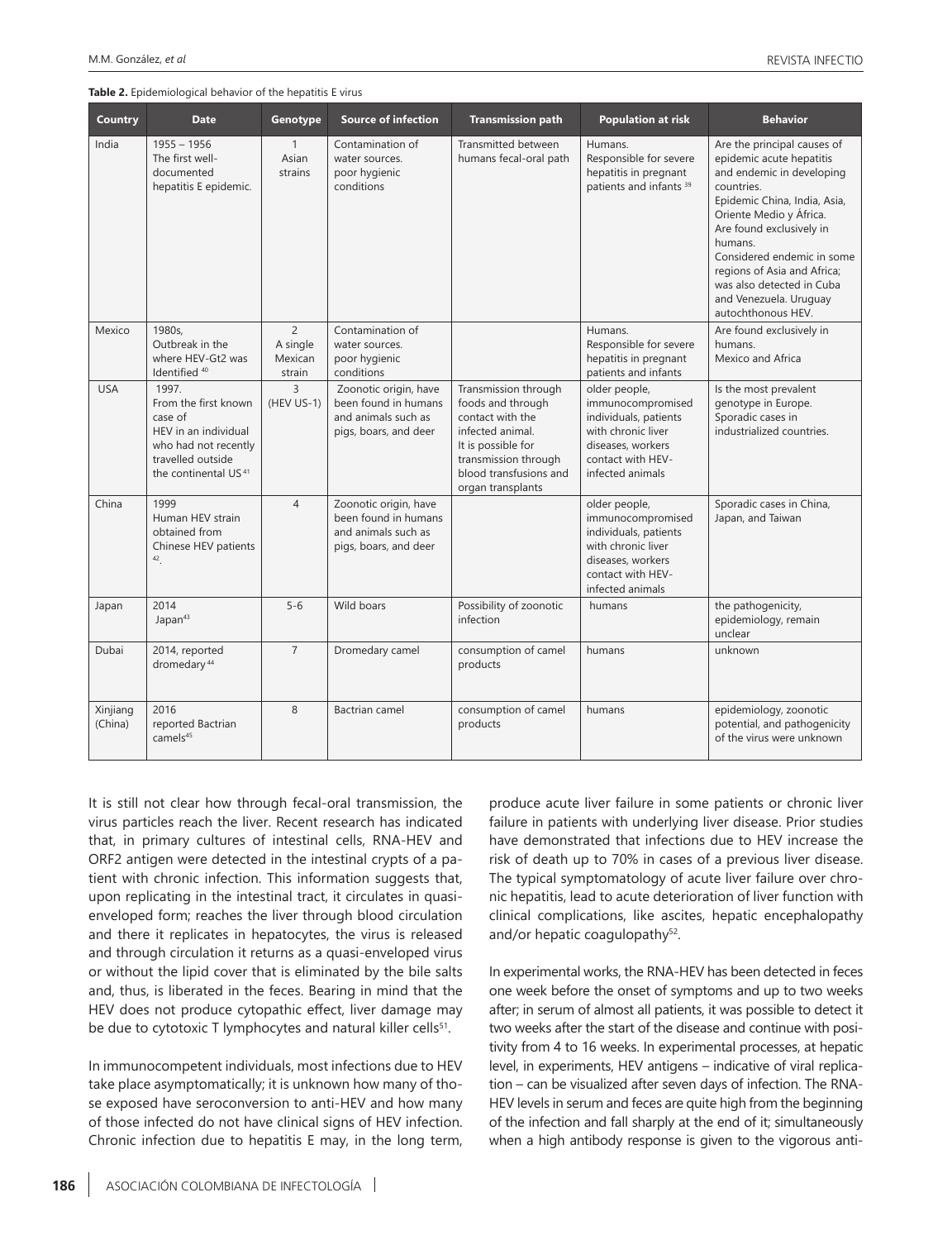body response. The pathogenic mechanisms that lead to the extremely high rate of mortality due to fulminant liver failure in pregnant women (20% - 30%) are unknown<sup>17</sup>.

The HEV infection in immunosuppressed individuals may take place in chronic manner and lead to potentially deadly cirrhosis. In solid organ transplant receptors, the infection may also occur in chronic manner, especially for liver transplant receptors. A differential diagnosis to consider in these patients with elevated transaminases and which present rejection, must include hepatitis E<sup>51</sup>.

The parenteral route in HEV infection, through blood transfusion, constitutes an important form of HEV transmission. The strains related with hepatitis E in these cases are those from genotypes 3 and 4; this post-transfusion risk must be considered<sup>17</sup>.

## **Vaccine**

Hepatitis E is increasingly recognized globally as an infection that contributes as global disease burden, but it is underestimated. The subpopulations associated with severe diseases and death include pregnant women, patients with basic liver diseases, and the elderly<sup>52</sup>.

Prevention of HEV infection through vaccination is based on the capsid protein, given that it is highly immunogenic and elicits effective neutralizing antibodies<sup>53</sup>.

Hecolin<sup>®</sup> is currently the only vaccine authorized for the prevention of hepatitis E; it was authorized in China and launched in 2012. This vaccine is developed by Xiamen Innovax Biotech Co., Ltd.; however, many obstacles exist for its application<sup>54,55</sup>.

The World Health Organization (WHO) has drafted a first document indicating its position on the vaccine against hepatitis E, focused principally on the availability of evidence about the Hecolin® vaccine, the only vaccine against hepatitis E that is currently authorized. The vaccine, which is currently only licensed for use in China in people from 16 to 65 years of age, with high risk of HEV infection, according to occupation or lifestyle, protects against symptomatic infection due to HEV, with an extremely high rate of efficacy against the HEV genotype 4. The WHO considers that data on the protection against genotype 1 are limited and against genotypes 2 and 3 are not available. However, scant information on the vaccine's behavior globally leads the WHO to avoid recommending its introduction for routine use in national vaccination programs, although leaving it to the consideration of local authorities regarding the possibility of deciding to use the vaccine based on the local epidemiology<sup>56</sup>.

## **Conclusions**

In summary, Infection by the hepatitis E virus is a serious public health problem in many developing countries, especially in those where there are displaced groups, because the routes of transmission between humans are the contamination of water sources and water sources. poor hygienic conditions. It is also an important health problem for pregnant women due to specific strains and for those immunosuppressed or organ transplant recipients. Little is known about its viral cycle and its cell receptors; Greater understanding is needed on the activity and role of ORF1, ORF2, ORF3, and ORF4 polyproteins relative to genotype 1, which will allow more information for vaccine development. Finally, it is to be recognized that more information is needed on the clinical behavior of the disease, and epidemiological data that help to understand the transmissibility of the virus and the relationship with its hosts.

## **Ethical disclosures**

**Protection of human and animal subjects.** This research was approved by the Institutional Review Board.

**Right to privacy and informed consent.** The authors declare that no data that enables identification of patients appears in this article.

**Funding.** This work was supported by authors

**Conflict of interest.** None declared

## **References**

- 1. Ju, X., & Ding, Q. (2019). Hepatitis E Virus Assembly and Release. Viruses, 11(6), 539. https://doi.org/10.3390/v11060539
- 2. Li, Pengfei and Liu, Jiaye and Li, Yang and Su, Junhong and Ma, Zhongren and Bramer, Wichor M. and Cao, Wanlu and Man, Robert A. de and Peppelenbosch, Maikel P. and Pan, Qiuwei, The Global Burden of Hepatitis E Virus Infection: A Systematic Review and Meta-Analysis (June 17, 2019). Available at SSRN: https://ssrn.com/abstract=3405577 or http://dx.doi. org/10.2139/ssrn.3405577
- 3. Fierro NA, Realpe M, Meraz-Medina T, Roman S, Panduro A. Hepatitis E virus: An ancient hidden enemy in Latin America. World J Gastroenterol 2016; 22(7): 2271-2283 Available from: URL: http://www.wjgnet.com/1007-9327/full/v22/ i7/2271.htm DOI: http://dx.doi.org/10.3748/wjg.v22.i7.2271
- 4. López O, María Camila, Duque Jaramillo, Alejandra, & Navas N, María Cristina. (2018). Infección por el virus de la hepatitis E: clínica y epidemiología. Revista Colombiana de Gastroenterología, 33(1), 22-31. https://dx.doi.org/10.22516/25007440.227,
- 5. Khuroo, M. S., Khuroo, M. S., & Khuroo, N. S. (2016). Hepatitis E: Discovery, global impact, control and cure. World journal of gastroenterology, 22(31), 7030–7045. https://doi.org/10.3748/wjg.v22.i31.7030
- 6. Khuroo, M. S., Khuroo, M. S., & Khuroo, N. S. (2016). Hepatitis E: Discovery, global impact, control, and cure. World journal of gastroenterology, 22(31), 7030–7045. https://doi.org/10.3748/wjg.v22.i31.7030
- 7. Pallerla, S. R., Harms, D., Johne, R., Todt, D., Steinmann, E., Schemmerer, M., Wenzel, J. J., Hofmann, J., Shih, J., Wedemeyer, H., Bock, C. T., & Velavan, T. P. (2020). Hepatitis E Virus Infection: Circulation, Molecular Epidemiology, and Impact on Global Health. Pathogens (Basel, Switzerland), 9(10), 856. https://doi.org/10.3390/pathogens9100856
- 8. Rodríguez-Friasa F, Jardia, R, Butib M. Hepatitis E: Molecular virology, epidemiology, and pathogenesis. Enferm Infecc Microbiol Clin. 2012;30(10):624–634.https://doi.org/10.1016/j.eimc.2012.01.014
- Melgaço, J. G., Gardinali, N. R., de Mello, V., Leal, M., Lewis-Ximenez, L. L., & Pinto, M. A. (2018). Hepatitis E: Update on Prevention and Control. BioMed research international, 2018, 5769201. https://doi. org/10.1155/2018/5769201
- 10. Capelli, N., Dubois, M., Pucelle, M., Da Silva, I., Lhomme, S., Abravanel, F., Chapuy-Regaud, S., & Izopet, J. (2020). Optimized Hepatitis E Virus (HEV) Culture and its Application to Measurements of HEV Infectivity. Viruses, 12(2), 139. https://doi.org/10.3390/v12020139
- 11. López Osorio, M. C., Duque Jaramillo, A., & Navas Navas, M. C. (2018). Infección por el virus de la hepatitis E: clínica y epidemiología. Revista Colombiana De Gastroenterología, 33(1), 22 - 31. https://doi. org/10.22516/25007440.227